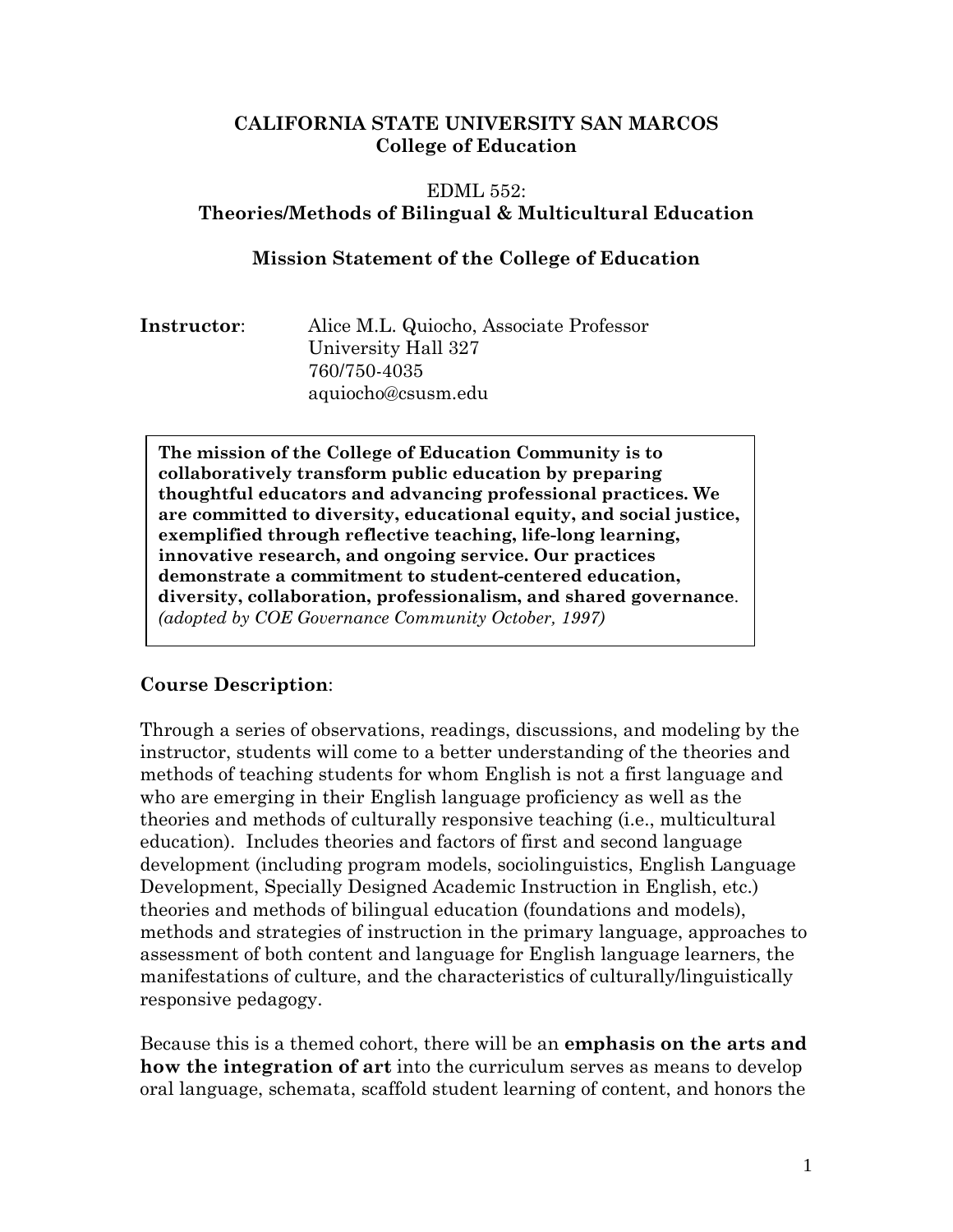cultures of all children in the classroom. There will also be an emphasis on literacy development in English.

# **Course Objectives:**

- 1. Explain the basic terms, philosophies, problems, issues, history and practices related to the education of language minority persons in California and the US.
- 2. Explain the most important goals of bilingual education and contrast that with reality in the districts.
- 3. Explain the theoretical bases upon which bilingual education is founded, including the rich history of the United States that is rooted in bilingualism.
- 4. Explain the existing pupil identification, assessment (CELT), and language reclassification or re-designation requirements for the state of California.
- 5. Explain the interrelationships between bilingual education and English as a second language goals and methods.
- 6. Explain a "goals-centered" approach to assuring that curriculum and instruction are geared toward culturally and linguistically responsive teaching.
- 7. Explain how the current laws (prop. 227, etc.) affect the education of English language learners.
- 8. Discuss how to engage in standards-based education, have high expectations for all students and ensure success for speakers of languages other than English.
- 9. Explain the basic competencies related to language acquisition and language development that are necessary to possess CLAD certification.

**In 1992, the College of Education voted to infuse Crosscultural, Language and Academic Development (CLAD) competencies across the curriculum. The CLAD competencies are attached to the syllabus and the competencies covered in this course are highlighted.**

**Textbooks**: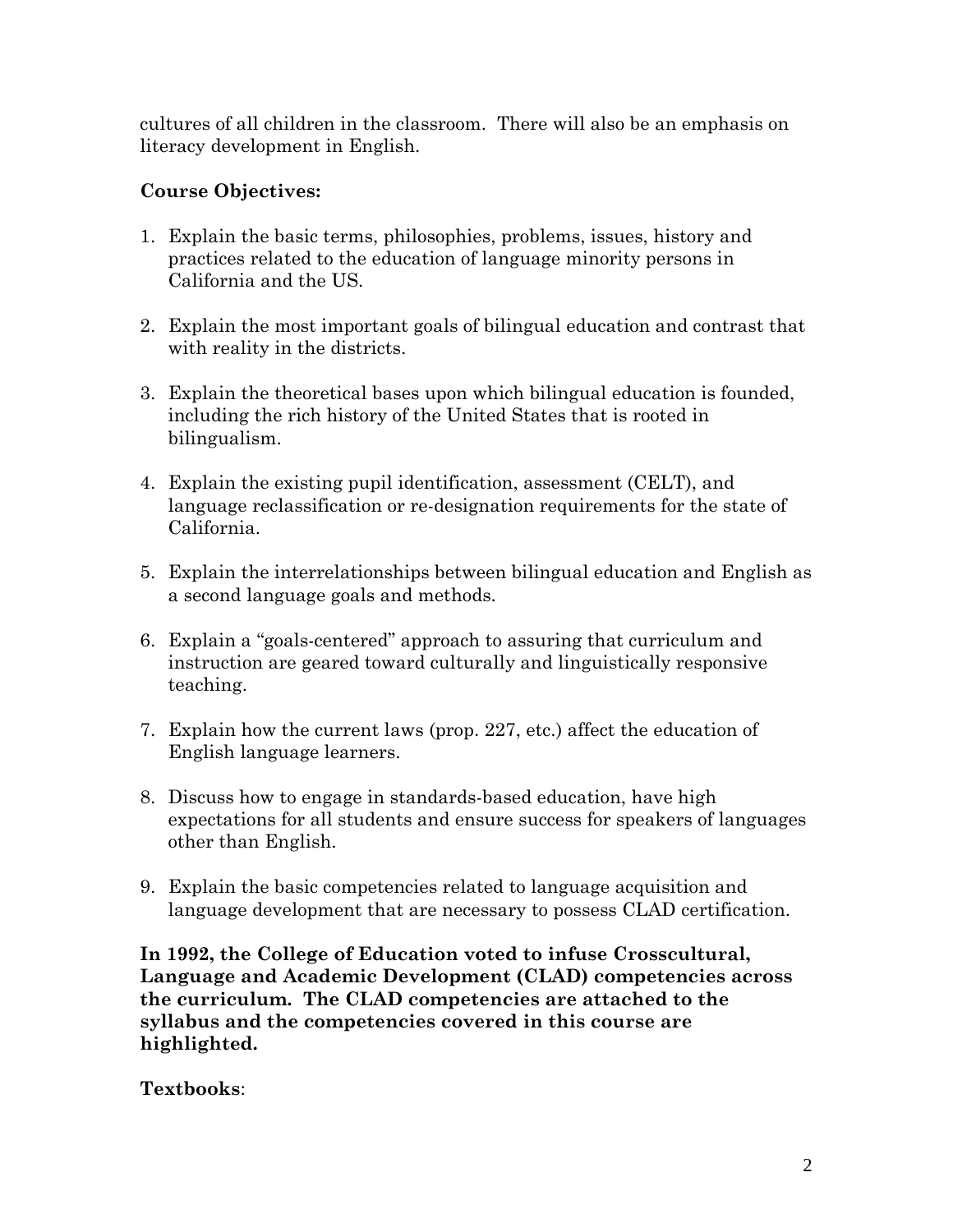- Piazza, C.L. (1999). Multiple forms of literacy: Teaching literacy and the arts. Prentice Hall.
- Peregoy, S.F. and Boyle, O.F. (2001). Reading, writing and learning in ESL: A resource book for K-12 teachers. Longman.

## **Assignments**:

**1. Participation and Attendance (15 points).** Reflections, Quickwrites or small assignments for you to do in your classrooms are counted as part of the participation points and will be used periodically. In addition, as part of the attempt to assure that you're keeping up with the reading and leading the class into the topic for the sessions' activities, you will be asked to complete reading reactions for 10 class sessions. These half page reactions should highlight the main idea from the reading(s) for that session, state one question that the readings raise for you, and state one reaction to the reading.

With respect to attendance, the Governance Community of the College of Education adopted the following policy on 12/19/97:

## **Attendance Policy**

Due to the dynamic and interactive nature of courses in the College of Education, all students are expected to attend all classes and participate actively. At a minimum, students must attend more than 80% of class time, or s/he **may not receive a passing grade** for the course at the discretion of the instructor. Individual instructors may adopt more stringent attendance requirements. Should the student have extenuating circumstances, s/he should contact the instructor as soon as possible.

This course deals with complex material processed in a variety of ways. Structured interactions, group processes, oral presentations, guided discussion of readings, and self-disclosure exercises are the norm. **Students are expected to have read assigned materials by the date indicated in the syllabus, and should be prepared to discuss readings individually or in variously structured groups.** Due to the fast paced and highly interactive nature of the course, regular attendance and full participation are expected: teaching and learning is difficult (if not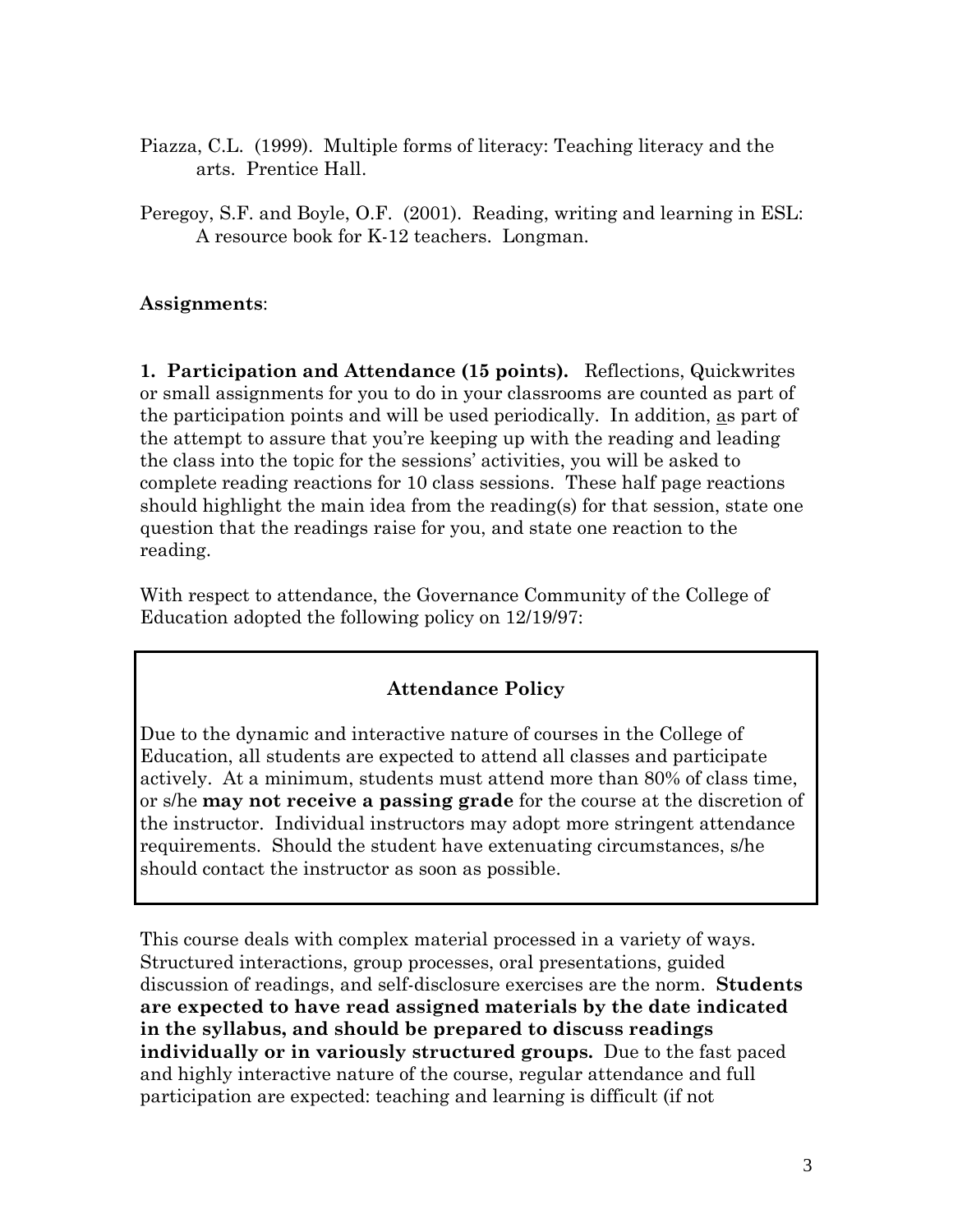impossible) if one is not present and engaged in the process. Therefore, College Policy is amplified as follows: 1. Missing more than 2 class meetings will result in the reduction of one letter grade. 2. Arriving late or leaving early on more than two occasions will result in the reduction of one letter grade. 3. Illness and emergency circumstances will be negotiated on a caseby-case basis. Students are expected to establish appropriate personal, academic and career-ladder priorities. These measures should not be considered punitive. Rather, they should be viewed as taking appropriate individual responsibility for one's own learning in a democratic, collaborative and reciprocal-learning environment.

#### **2. Language Responsive Lesson that Integrates the Arts. (120**

**points)***.* Develop a lesson that focuses on developing academic language in children. This lesson may be a part f your thematic unit that can be based on what you are learning in social studies or science. In this lesson you should include the following:

- **1.** Consider who the children are. Describe the population and note the language needs of the children. **(10 points)**
- **2.** List the assessment that was used to determine student **needs (10 points).**
- 3. Based on student needs, develop a language objective. **(10 points)**
- 4. Based on student needs, develop a cognitive objective that will help children learn a critical concept. **(10 points)**
- 5. Be clear about how you will group the students and why you feel this grouping structure is necessary. Remember that you are grouping for optimum student learning not for teacher convenience. **(5 points)**
- 6. Based on student needs, select and clearly describe the scaffolds you will use to support student learning. Provide a rationale for each scaffold **(10 points)**
- 7. Describe the materials you will need for the lesson. **(5 points)**
- **8.** Describe the art media you are using, explaining how each medium will support language development. Be sure to refer to the Piazza text for a variety of ideas. **(10 points)**
- 9. Describe the lesson step by step. Think about the lesson in terms of someone else who can come into your classroom and teach the lesson. **(10 points)**
- **10.**Describe the assessment you will use to determine whether students have learned the content objective as well as the language objective. Teacher observation will not be sufficient for this one. Think of ways to assess language and content understanding. Remember that this lesson is to develop CALP and teach for content mastery. **(10 points)**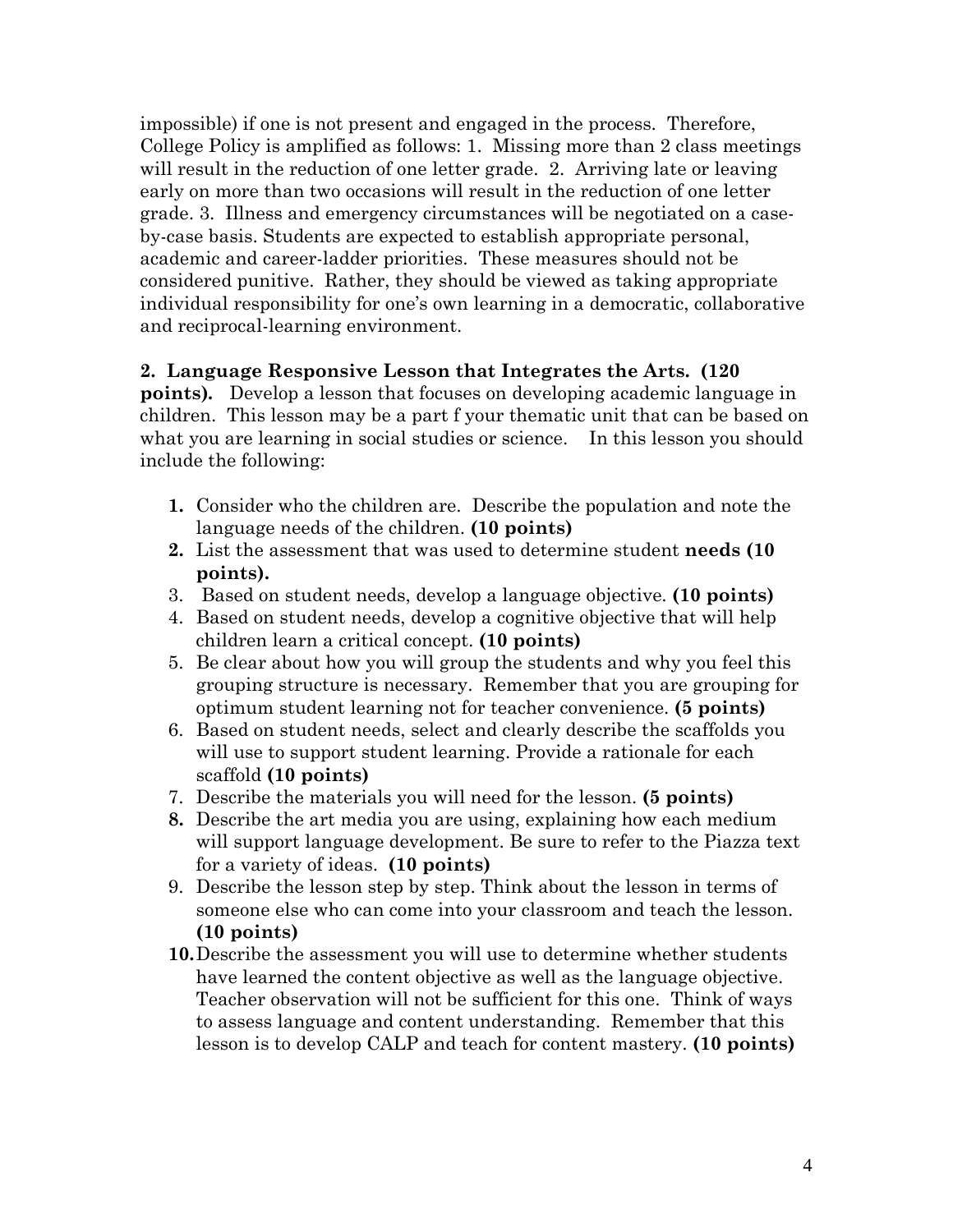- **11.**Decide on what you will do with the student who did not understand the content nor develop the language you intended for them to develop**.(10 points)**
- 12.Teach the lesson. Videotape yourself and critique your own teaching in terms of culturally and linguistically responsive teaching. **(10 points)**

This three to five page write up will detail what you learned about yourself as a teacher. Look at the student work and the assessments. Reflect on ways you could have improved your instruction as well as what went right.

## **3. Integrated Thematic Unit (90 points)**.

**Y**ou are to develop a unit that will be useful for you in your teaching. A rubric used to assess this project is included in the syllabus below.

- 1. You must **describe the students:** grade level(s), language level(s), and placement information on students. **(10 points**)
- 2. You must identify the **major or critical concepts** that you want children to learn in the unit. **(10 points)**
- 3. Identify the areas of curriculum **(content)** you will use. For example, literature and its variety of genres to include expository, poetry, narrative, storytelling, mathematics, art, music, science, etc. (**10 points)**
- **4.** State the **content objectives** of the unit. **(10 points)**
- **5.** State the **language objectives** of the unit. (**10 points)**
- **6.** Identify the **learning/scaffolding strategies and the metacognitive strategies** you have chosen to use to help students make meaning. Give **specific reasons** for choosing the strategies you are using, that is, how do these strategies build scaffolds to meaning making and help students think about thinking as well as the task(s) while they are doing the task(s)**.**
- **7. Since this cohort has placed an emphasis on the arts, you must select modes of art through which you will specifically scaffold the content you are teaching. You must include a rationale for why you feel this mode of art will either develop background knowledge, activate background knowledge, help students respond in concrete ways to content, etc. Be thoughtful about your selection. This is meant to use art for the sake of including it in the plan since you are an arts cohort.**
- **8.** Remember that English Only students will usually need only **one** scaffold, whereas English Learners may need **more than one** scaffold, depending on their schemata and level of language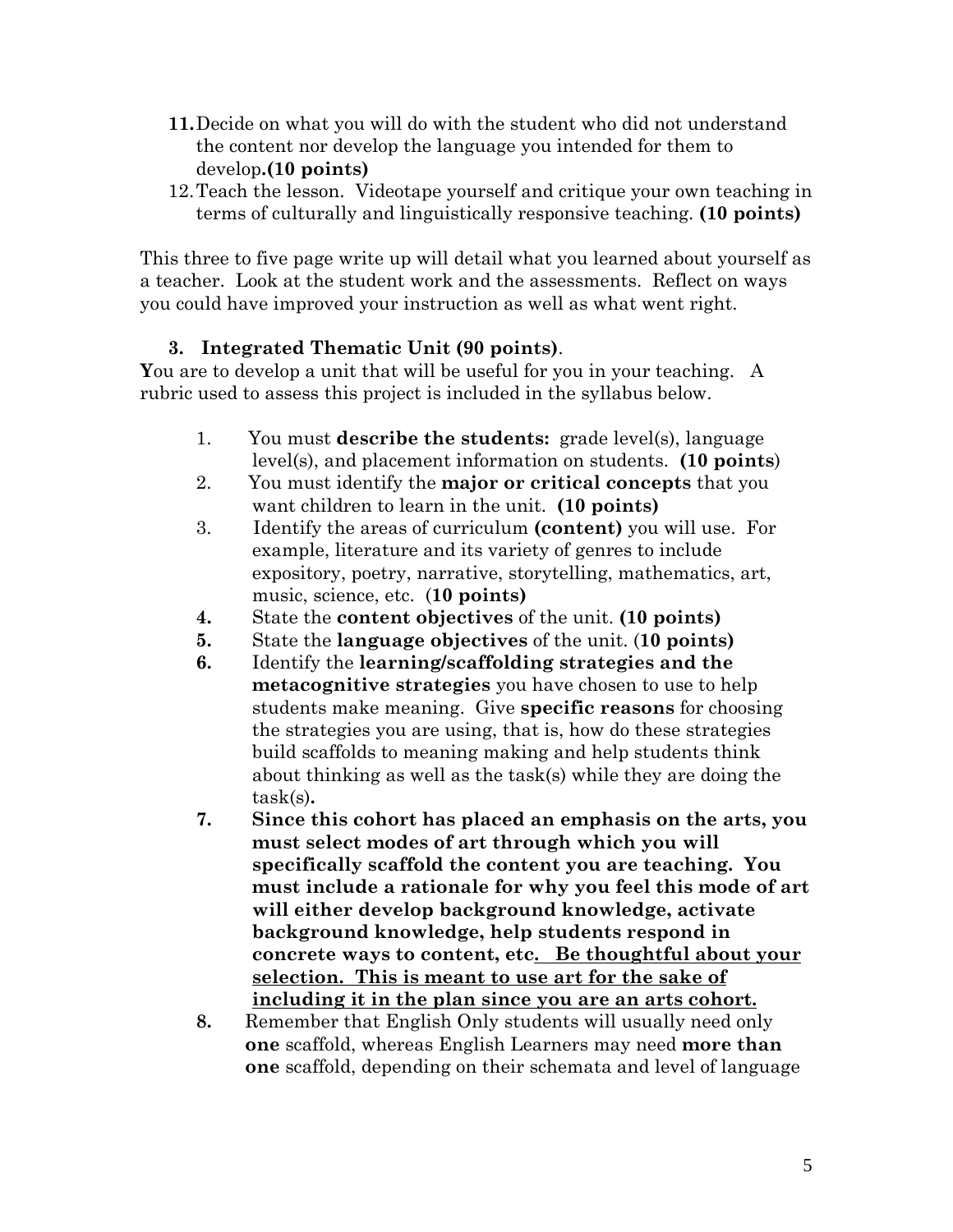development in both languages. Use content learned in your other courses to support your **rationale. (20 points)**

- **9.** Develop an **overview of the topics of the unit.** Use the CALLA format (see CALLA handout.) **(40 points)**
- **10.** Develop the lessons that will **teach** the critical concepts. What are the **objectives** of your lessons, and how are those tied into the goals and objectives you have set for the entire unit? Be clear and specific so that someone will be able to take your lessons and replicate them.
- **11.** You need not develop more than **3 complete lessons.** *Remember that the lesson you have written as describe above should be a part of this thematic unit.* The idea is to have your work for your own classroom completed and taught using this most important method to develop CALP. We will share the units that are being developed so that other students in the class can receive copies, if they wish to have them. **(30 points)**
- **12.** Be sure to include an authentic **assessment** in your unit. How will you assess that students have met the objectives (language and cognitive) of the unit and of the lessons? **(10 points)**
- **13.** How will students demonstrate understanding? And how will you know?
- **14.** Develop a **rubric** and a clear description of what the various degrees of that rubric mean**. (20 points)**
- **15.** Include a **resources list** to include bibliographical information for all materials used, such as books, art prints, CD's, computer software, videos, etc. (**10 points)**
- **16.** The unit must also contain a **reflective section.** What have you learned from the development of these lessons? **(10 points)**
- **17.** You may do a computer technology project, if that is the medium in which you wish to present your project. Check with me as to the programs you are using.

## **GRADING**

*Grading Criteria:* Papers will be evaluated based on completeness, clarity, accuracy for the assignment, depth of analysis, connections to class learnings, and overall impression of the work. Each written assignment will be graded approximately 80% on content and context (detail, logic, synthesis of information, depth of analysis, etc.), and 20% on mechanics (grammar, syntax, spelling, format, uniformity of citation, etc.). **All rubrics for assessing projects are included in this syllabus.** All citations should use APA format. A helpful web site for these formats: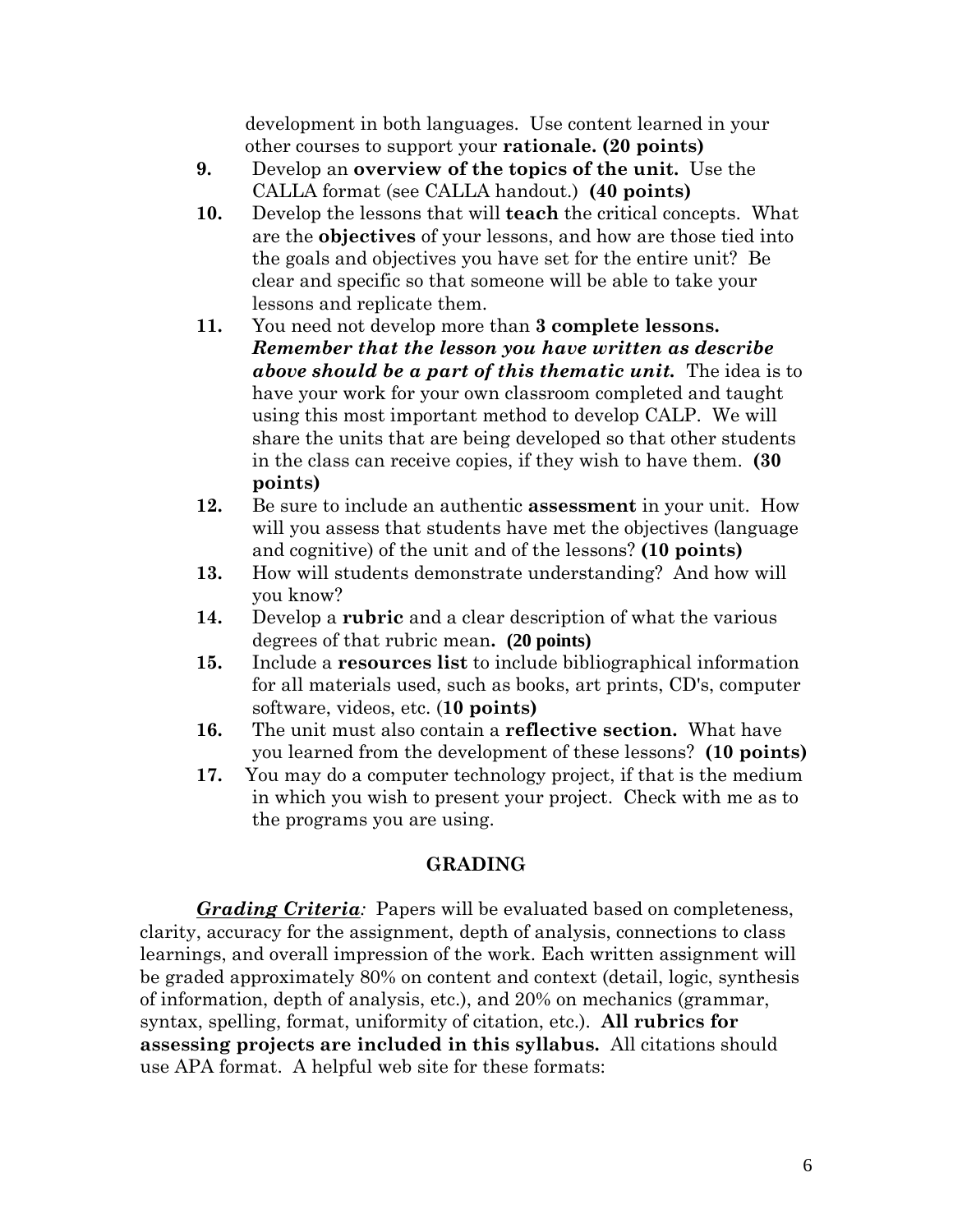http://www.uwsp.edu/acad/psych/apa4b.htm#IF

*Grading Scale:* A=95 -100, A-=90-94, B=80-89, C+=77-79, C=73-76, C-=70-72, D+=67-69, D=63-66, D-=60-62, F=59 or lower.

*Submission Schedule:* Work submitted late will be reduced by one letter grade for each week it is late; after three weeks, the work will not be accepted.

#### **GENERAL CONSIDERATIONS**

*Outcomes and Standards:* The context for and scope of this course is aligned with standards for the Cross-cultural Language and Academic Development (CLAD) endorsement, as articulated by the California Commission on Teacher Credentialing, and as approved by the faculty of the College of Education. Further consideration has been given to the alignment of standards for multicultural education as articulated by the National Council for Accreditation of Teacher Education (NCATE), the Interstate New Teacher Assessment and Support Consortium (INTASC), and the National Board for Professional Teaching Standards (NBPTS). Emphasis is placed on learning outcomes (what you know and can demonstrate) rather than on inputs (putting in "seat time", meeting minimum criteria for assignments, checking off tasks and activities), and how these outcomes correspond to your potential to enhance student learning as a new teacher.

*Academic Honesty:* It is expected that each student will do his or her own work, and contribute equitably to group projects and processes. If there is any question about academic honesty, consult the University Catalog.

*Appeals:* Every student has the right to appeal grades, or appeal for redress of grievances incurred in the context of any course. Disputes may be resolved informally with the professor, or through the formal appeal process. For the latter, consult Dr. E. Oliver, Associate Dean.

*Ability:* Every student has the right to equitable educational consideration and appropriate accommodation. Students having differing ability (mobility, sight, hearing, documented learning challenges, first language/English as a second language) are requested to contact the professor at the earliest opportunity. Every effort will be made to accommodate special need. Students are reminded of the availability of Disabled Student Services, the Writing Center, technology assistance in the computer labs, and other student support services available as part of reasonable accommodation for special needs students.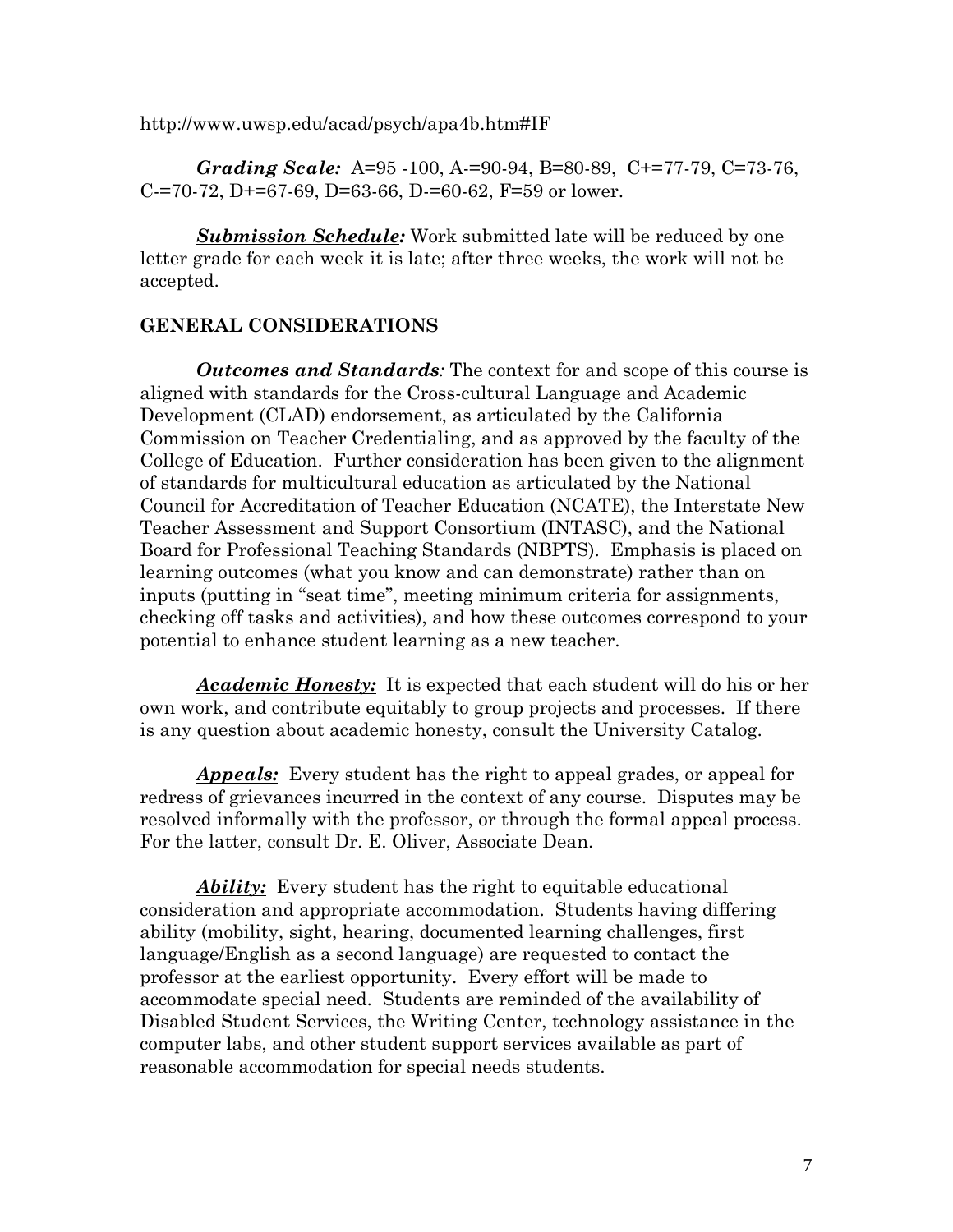| <b>Session</b> | Topic                                                         | Assignment                      |
|----------------|---------------------------------------------------------------|---------------------------------|
|                | Re/Connections; Course overview                               |                                 |
|                | and orientation; review                                       |                                 |
| (1)            | demographics                                                  | Peregoy and Boyle, Chapter 1    |
|                | A brief look at language policies                             |                                 |
| (2)            | in local districts                                            |                                 |
|                |                                                               |                                 |
|                | Assessing and developing oral                                 | Peregoy and Boyle Chapter 4     |
|                | language in second language                                   |                                 |
|                | learners                                                      | Homework: Getting the data      |
|                |                                                               | from an oral language sample of |
|                |                                                               | an English Learner              |
| (3)            | California Center for the Arts                                | All day                         |
|                | Hansen Symposium                                              |                                 |
|                | Second language acquisition,                                  | Peregoy and Boyle, Chapter 2    |
| (4)            | review of theories of first and                               |                                 |
|                | second language acquisition                                   |                                 |
|                |                                                               |                                 |
|                | How drama supports the                                        |                                 |
|                | learning of a second language<br>Drama as education workshop  | Handout, Piazza, Chapter 5      |
|                |                                                               | Peregoy and Boyle, Chapter 5    |
| (5)            | Emergent literacy: English<br>learners beginning to write and |                                 |
|                | read                                                          |                                 |
|                | Lesson plan demonstration                                     |                                 |
|                | Multicultural education: Using                                | Piazza, Chapters 1 and 2        |
| (6)            | the arts to honor the cultures of                             |                                 |
|                | children n the classroom                                      |                                 |
|                | Storytelling workshop                                         |                                 |

# *Tentative Course Calendar*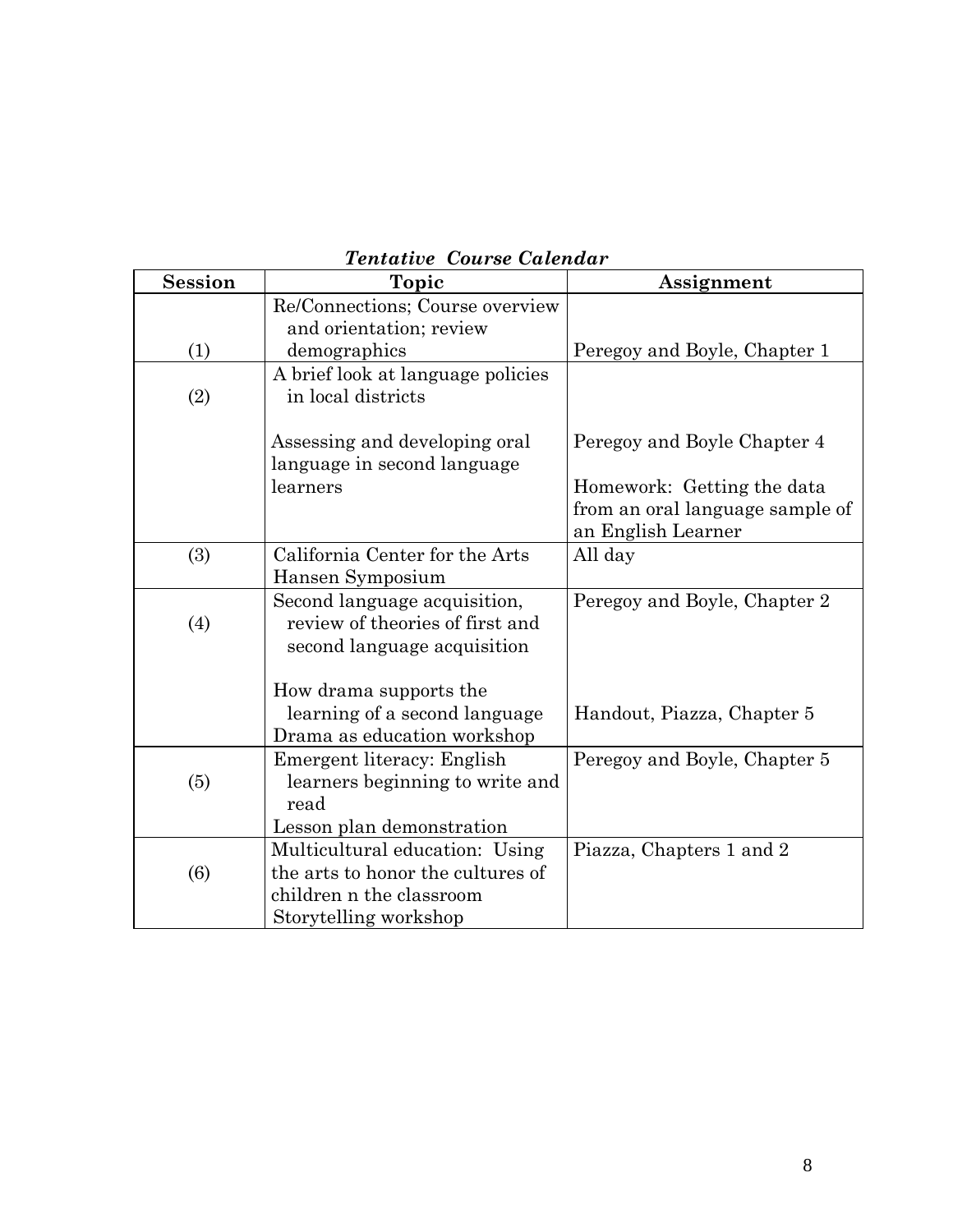| <b>Session</b> | Topic                                                              | Assignment                        |
|----------------|--------------------------------------------------------------------|-----------------------------------|
| (7)            | Language Hegemony and Bias.<br>ELD/SDAIE: Compare and<br>contrast. | Peregoy and Boyle, Chapter 3      |
|                | Classroom practices for English                                    |                                   |
|                | learner instruction                                                |                                   |
|                | Learning about developing                                          |                                   |
|                | CALP: CALLA                                                        |                                   |
|                | Thematic unit demonstration                                        |                                   |
|                | Visual literacy                                                    | Video                             |
| (8)            | Lesson plan due                                                    |                                   |
|                | English learners and process                                       | Peregoy and Boyle, Chapter 6      |
| (9)            | writing                                                            |                                   |
|                | Reading and literature                                             | Peregoy and Boyle, Chapter 7      |
| (10)           | instruction for English                                            |                                   |
|                | language learners                                                  |                                   |
|                | Primary Language Instruction;                                      |                                   |
| (11)           |                                                                    |                                   |
|                | Content reading and writing:<br>Prereading and during reading      | Peregoy and Boyle, Chapter 8      |
|                | Content reading and writing:                                       |                                   |
| (12)           | Postreading strategies for                                         |                                   |
|                | organizing and remembering                                         | Peregoy and Boyle, Chapter 9      |
| (13)           | Music literacy and dance literacy                                  | Piazza, Chapters 3 and 4          |
| (14)           | Film literacy and putting it all                                   | Piazza, Chapters 6 and Postscript |
|                | together                                                           |                                   |
| (15)           | Developing a plan for teaching                                     | In class group activity           |
|                | that includes multicultural                                        |                                   |
|                | responsive teaching through                                        |                                   |
|                | using the arts and exhibiting                                      |                                   |
|                | and understanding of language                                      |                                   |
|                | acquisition in teaching                                            |                                   |
|                | Units due                                                          |                                   |
| (16)           | Reading assessment and<br>instruction                              | Peregoy and Boyle, Chapter 10     |
|                | <b>Sharing of units</b>                                            |                                   |
|                | In class reflections of the content                                |                                   |
|                | of the course                                                      |                                   |

**Rubric for Grading Projects:** this rubric is included for your information only. The unit will receive the full amount of assigned points if the following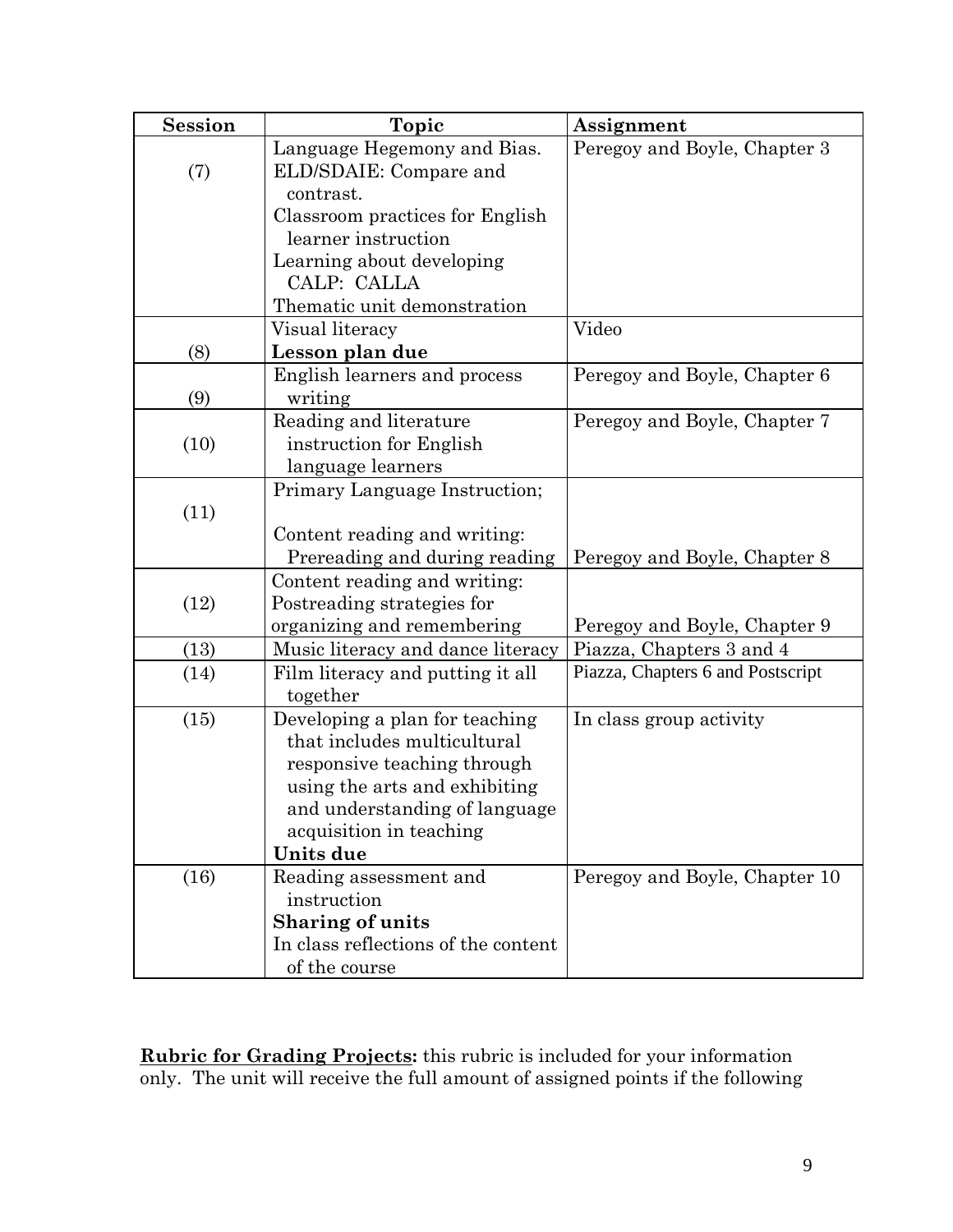descriptions are adhered to in a quality manner that includes clarity and completeness.

• **Student Population.** The paper has to **clearly** describe the language levels of students. It is not enough to say that students are at the intermediate level of fluency. There are varying levels of fluency. To make it easy on yourself, you may use the descriptions from one of the State approved tests that are in use at the site in which you have placed. These can be found in the ELL folder or the cumulative folder.

You must also address **each** of these **language levels** in the lessons. This issue will be referred to in the lesson plans points.

• **Major Concepts.** The project must identify the **major concepts**  that students are to learn in the unit. Statements can be patterned after those used in the CALLA handout. If you are teaching elementary students and are doing an ELD (English language development) unit, you will still identify major concepts based on the developmental age or ages of your students.

• **Content Areas.** The paper clearly identifies the area(s) of curriculum **(content)** used in the unit. For example, literature (a variety of genres such a expository, narrative poetry), art, music, mathematics, science, etc. (See the model unit.)

• **Content Objectives.** The paper must clearly state the **content objectives** of the unit. The model in the handout should be used as a guide.

• **Language Objectives.** The paper is clear about the language students will use and learn in the unit. State the **language objectives** of the unit in ways that you know exactly what kind of language students must develop and language development that you can actually measure.

• **Scaffolds.** The paper shows thought in the selection and identification of the **learning/scaffolding strategies (including mods of art) and the metacognitive strategies** chosen to help students make meaning. Thought has been given to the principal types of scaffolding. **Specific reasons** for selecting strategies are given. Thought has been given as to how these strategies help build scaffolds between content and thought and help students think about thinking as well as the task(s) while they are doing the task(s).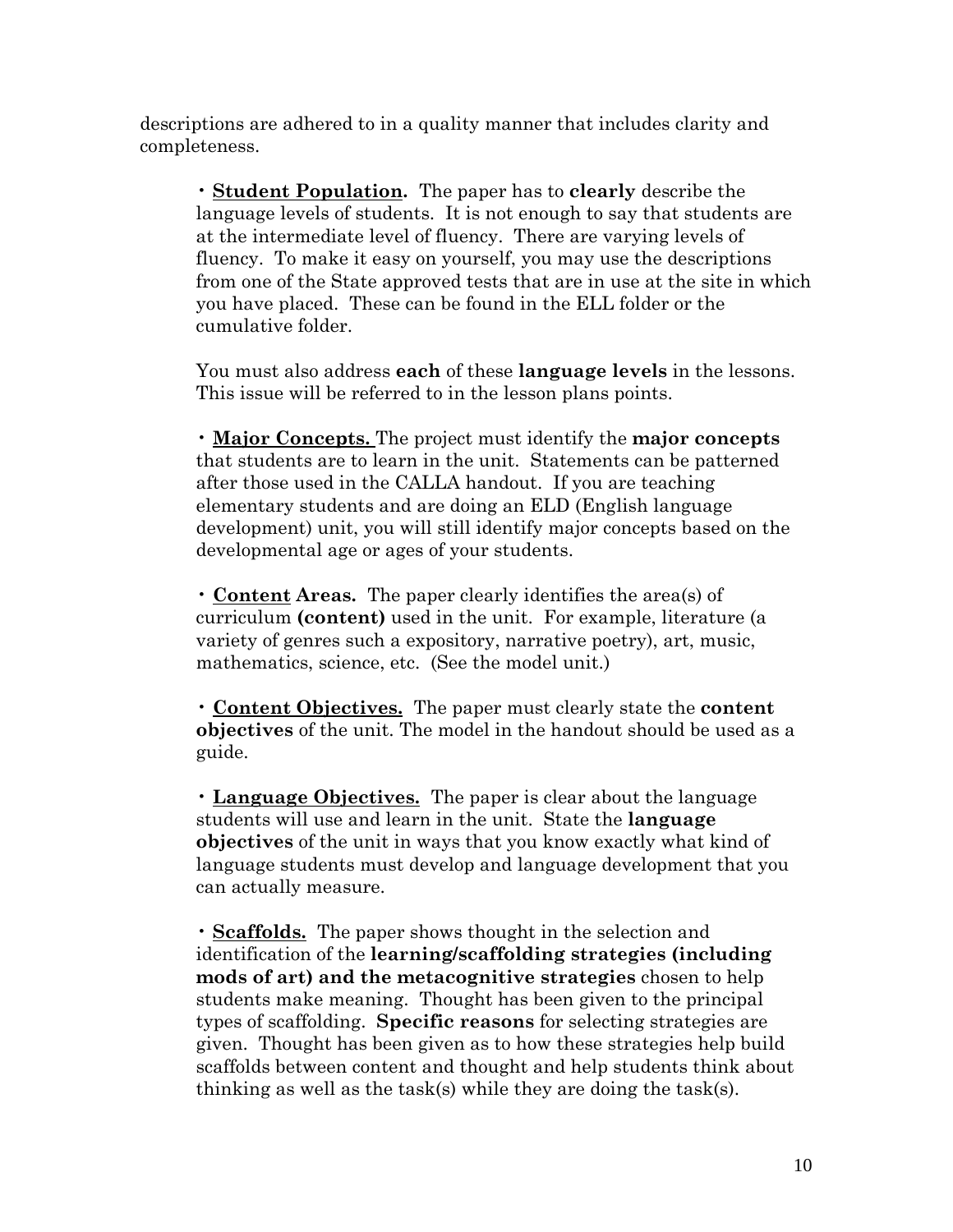Remember that English Only students will usually need only **one** scaffold, whereas English Learners may need **more than one** scaffold, depending on their schemata and level of language development in both languages. Content learned in other courses has been used to support the **rationale** for selecting scaffolding strategies**.** *Refer to the assignment description if you need clarification.*

• **Overview of Unit.** The paper shows clear development of an **overview of the topics of the unit.** The CALLA format (see handout) has been used as a model. There should be at least **4** parts to the overview. Each of the five sections essential for planning (preparation, presentation, practice, evaluation and expansion) has been clearly thought out and each is related to the other. The overview is cohesive.

• **Lesson Plans.** There are **three** well-developed lesson plans that are based on the unit overview. The lessons can be replicated by anyone reviewing this project. Therefore, description of what the teacher does and what the students do as well as a description of the product and/or the process must be very clear.

• **Assessment.** The paper includes authentic **assessment**. Thought has been given as to how students will be assessed on **authentic tasks** performed - tasks that can provide information about how students have met the objectives of the unit and can demonstrate understanding.

This part of the paper clearly describes the rubric being used - the rubric clearly describes performance standards and well as the various degrees of performance.

• **Resource List.** The paper includes a **resource list** to include bibliographical information for all materials used, such as books, art prints, CD's, computer software, videos, etc. (10 points)

• **Reflection.** The paper must contain a **reflective section.** The reflection section shows that thought has been given to the relationships between what has been taught and learned in the development of this unit as well as how prior learning has influenced the work of the unit.

#### **Rubric for Assessing the Lesson Plan.**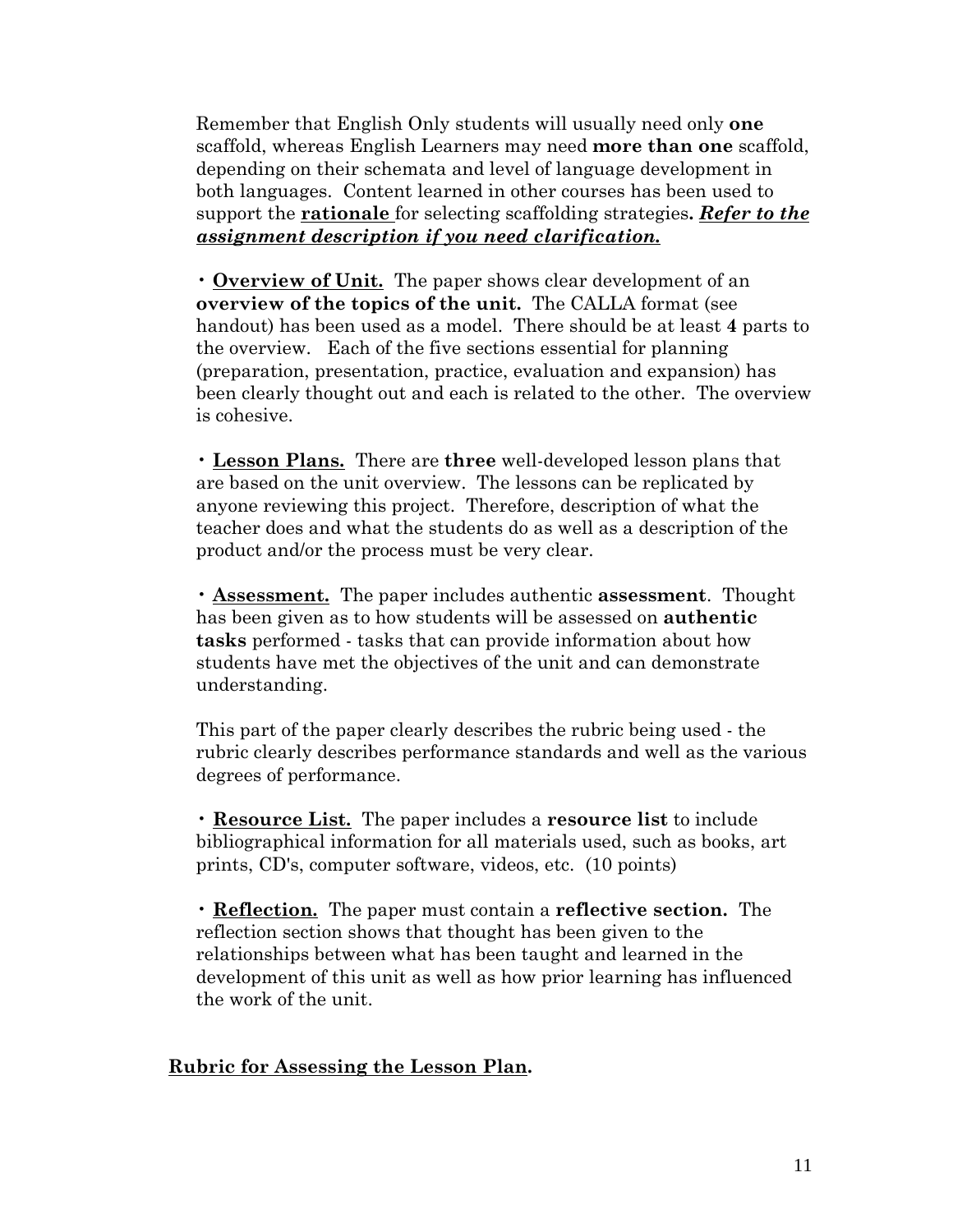- 1. The population must be clearly described and note the language needs of the children. You should have used the district/school information on the differing language levels of the students. **(10 points)**
- **2.** You must list the assessment that was used to determine student **needs** such as the CELDT Test, an approved State test that test oral language and reading and writing when appropriate, or the SOLOM - see PP. 132-133 in Peregoy and Boyle.**(10 points).**
- 3. Based on student needs, the language objective should be clear and one that can actually be measured. **(10 points)**
- 4. The cognitive objective that will help children learn a critical concept must be clearly stated, related to the content areas, and is actually measurable with instruments other than "teacher observation". **(10 points)**
- 5. Be clear about how you will group the students and why you feel this grouping structure is necessary. Remember that you are grouping for optimum student learning not for teacher convenience. **(5 points)**
- 6. Based on student needs, the selection and clear description of the scaffolds you used to support student learning is clear and concise. A rationale for each scaffold is provided. **(10 points)**
- 7. The materials for the lesson are listed and described. **(5 points)**
- **8.** The explanations for the art media you are using are clear and you show how each medium will support language development. Be sure to refer to the Piazza text for a variety of ideas. **(10 points)**
- 9. The lesson is described step by step. Think about the lesson in terms of someone else who can come into your classroom and teach the lesson. **(10 points)**
- 10.The assessment you will use to determine whether students have learned the content objective as well as the language objective is clearly described and can actually measure something. Teacher observation will not be sufficient for this one. Think of ways to assess language and content understanding. Remember that this lesson is to develop CALP and teach for content mastery. (10 points)
- 11. Interventions and suggestions for re-teaching the students who did not understand the content nor develop the language you intended for them to develop.(10 points)
- 12.An analysis and critique your own teaching in terms of culturally and linguistically responsive teaching is clear and thoughtful. The positives of the lesson are also included. **(10 points)**

#### **CROSSCULTURAL, LANGUAGE, AND ACADEMIC DEVELOPMENT (CLAD) COMPETENCIES.**